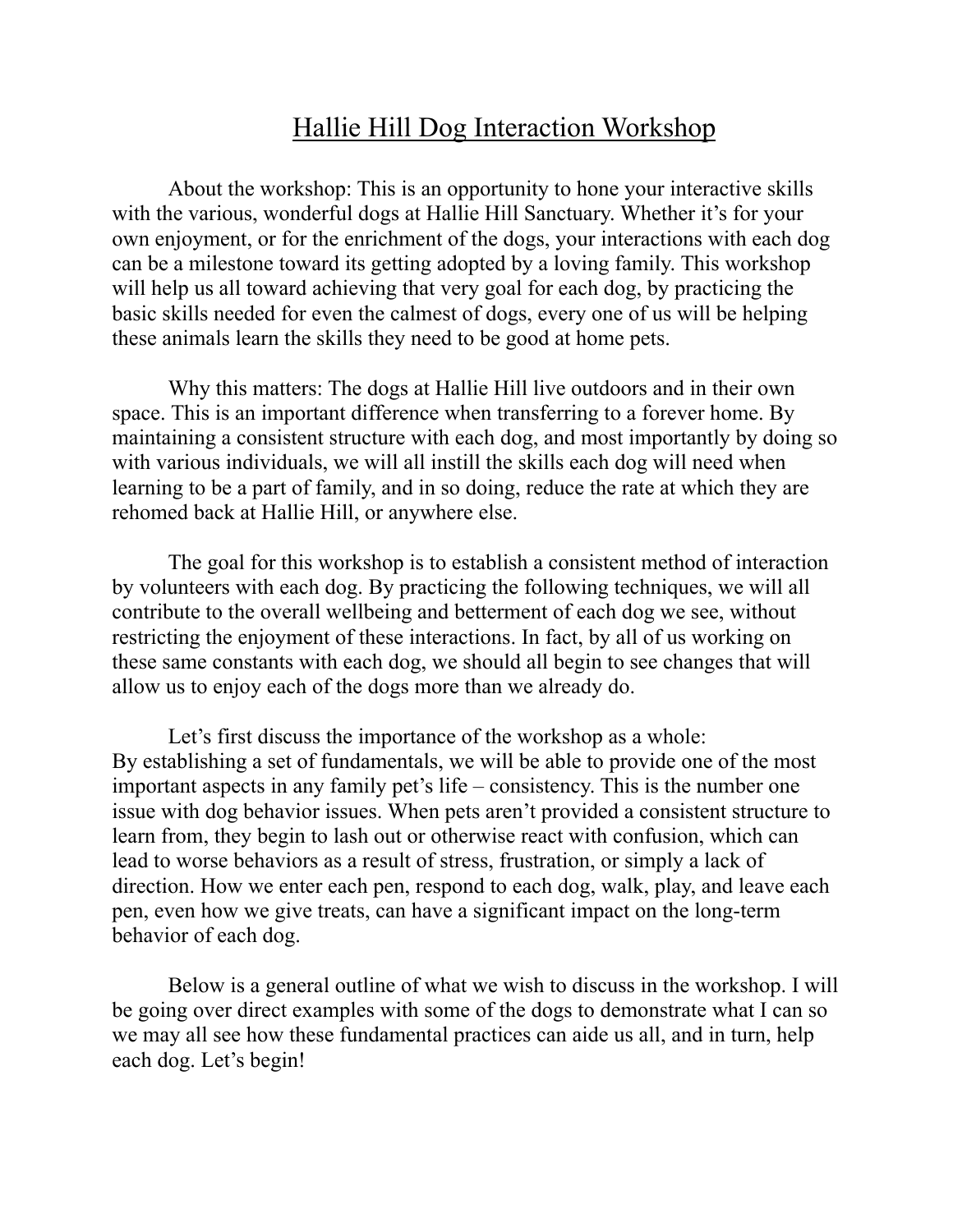1. Body Language and why it matters:

To a dog, body language is the key to your interactions. From how you greet the dog to how you position yourself during your interactions, your body language can determine the outcome of many situations, good or bad.

Good vs Bad:

- o Good body language is establishing dominance without resistance. By maintaining your confidence without eliminating your calm, your body language can put any dog at ease and create an opportunity to establish trust and control over any situation. For example: A jumping dog should be ignored, while a patient dog sitting on its hind quarters should be rewarded.
- o Bad body language is relinquishing dominance and inviting a dog to establish its own level of control. Even a typically calm dog can be invited to act like a dominant one, if the wrong signals are given. An example of this can be making eye contact before establishing your space, or presenting yourself with nervousness before entering a pen.
- 2. Claiming your space:

This is perhaps the most important step in each interaction with each dog. Dogs are spatial creatures, and they respond to guidance more than discipline. The absolute worst behaviors in dogs are almost always created by a lack of boundaries. Before interacting with any dog (with perhaps the exception of your own at home), your personal boundaries must be made clear.

How to claim your space:

- o Before entering a pen, petting a dog on a leash, or greeting a family member or friend's dog, you should always claim your space. This is best done with body language, and is a key step in setting the tone for a dog to not claim space over you, which in turn would create a dominance struggle. Claiming your space can eliminate simple things like a dog rushing doors, gates, or entryways, and more profound behaviors like jumping, mouthing, urination, chewing and so on.
- o I will demonstrate the difference between claiming space and simply letting a dog claim their space, and how this can benefit all volunteers AND dogs if we all begin to follow this simple but important step.

3. Positive reinforcement and how to use it:

The biggest misconception with dogs, and most other pets, is that discipline will correct unwanted behaviors. As mentioned before, a simple establishment of boundaries, space, and consistency is all anyone needs to create the pet of their dreams. Striking a dog in any way will almost always have the opposite of the intended effect, along with several other irreversible consequences.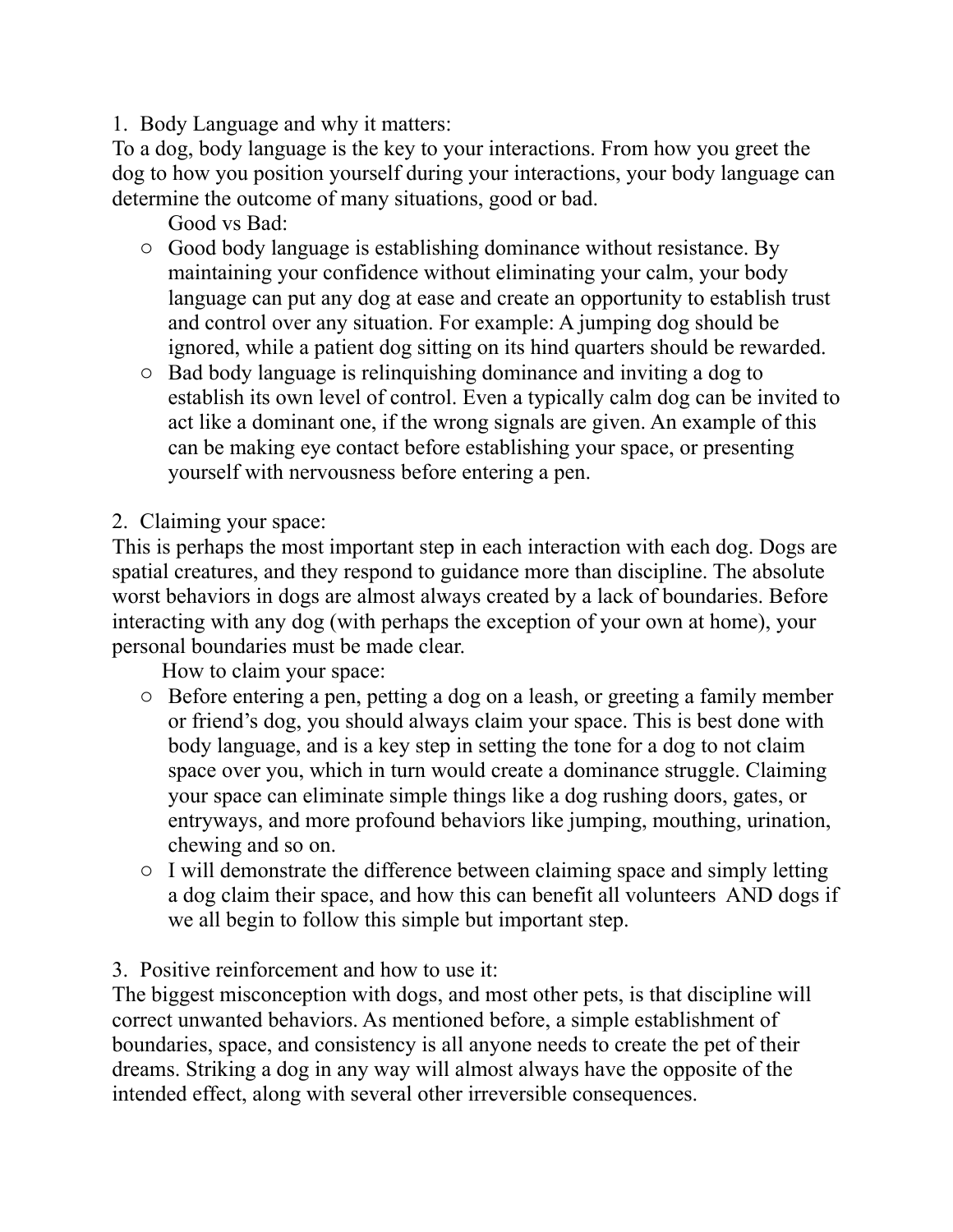Dogs are among the most responsive creatures to direction, which is why they make excellent pets. It is for this reason that positive reinforcement is such a powerful tool when utilized correctly, but can work against the owner, the dog, or anyone interacting with one when used incorrectly.

We will demonstrate and discuss the following:

- o **Timing:** timing is everything. When a dog is learning a new behavior, timing is the most critical aspect of any command, including treats.
- o When to reinforce the behaviors we want, and when not to inforce the ones we do not.
- o Why punishment is counterproductive.

We all love to pamper the dogs with treats and we want them all to be happy, however we have a unique opportunity to provide a greater service to each dog by focusing on when and how we give these treats to better enrich their longterm lives, as well as their immediate pleasure in receiving your love and attention.

4. Establishing Dominance (How to always be a pack leader!):

For many dogs, this is a no-brainer. The innate desire for dogs to follow human commands is part of what makes them our best friends. It is important, however, to always reinforce this "hierarchy," as it is also in a dogs innate nature to challenge or test the boundaries of this established relationship.

How to establish dominance:

o For many dogs, it is as simple as the first command you give them. For the dogs that are more dominant by nature, you need to establish your role as a dominant figure in their presence. This is essential to curb activities like mouthing, jumping, gate rushing, leash pulling and otherwise ignoring commands and disciplines.

We will demonstrate the difference between establishing dominance, and letting a dog to it for us.

5. The importance of a Leash, and how it can change the way you see a dog: The key ingredient to any dog becoming a good house dog is a leash. Before any dog is taken into a new home, it is important that the new owner walk the dog around their new neighborhood. This establishes a sort of grounding for the dog in many ways, not least of which is learning that the person on the other end of the leash is in control, not the other way around.

We will go over the proper way to leash a dog, and why this is so critical for every dog at Hallie Hill.

- o Leash types
- o Leash vs harness